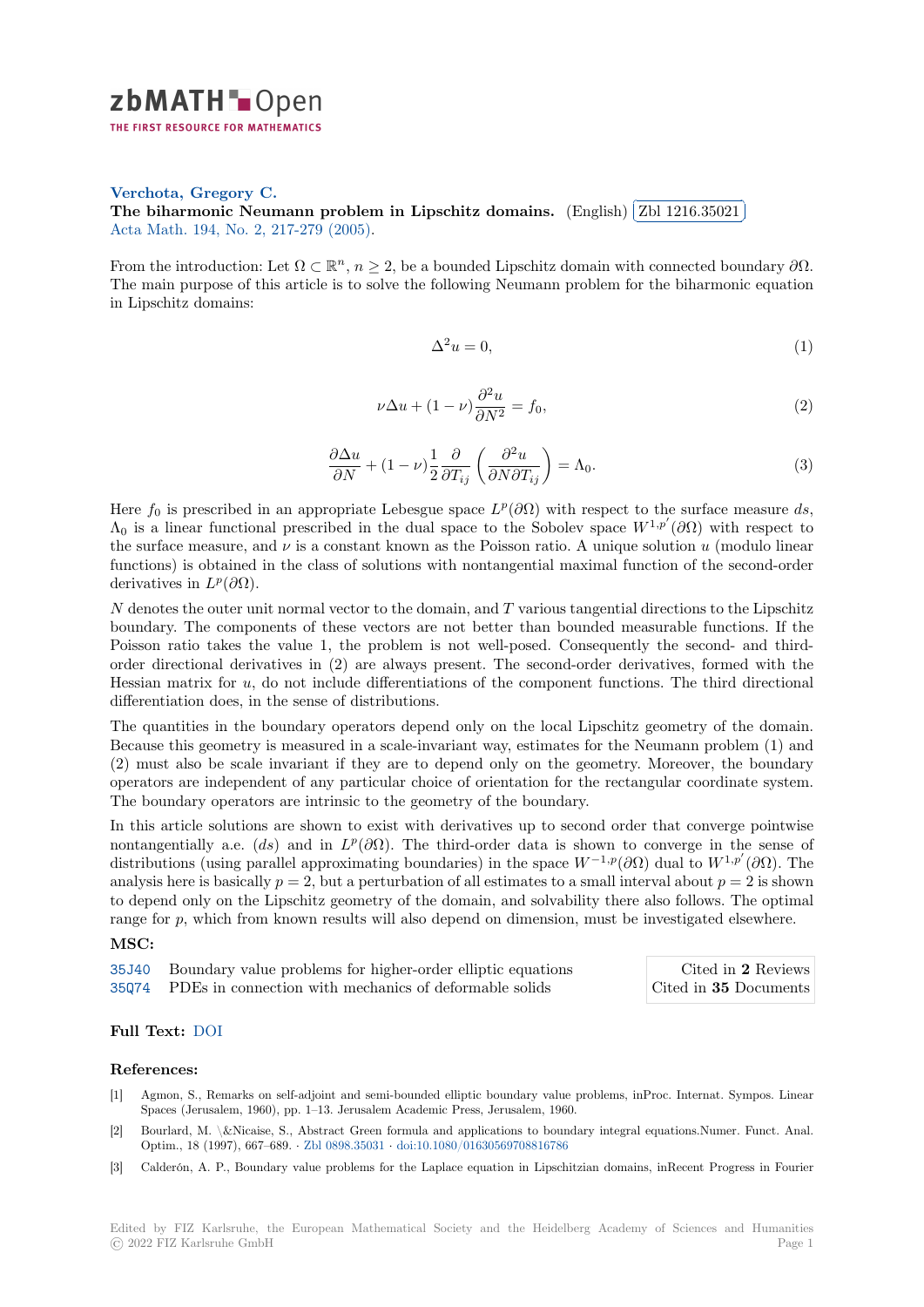Analysis (El Escorial, 1983), pp. 33–48. North-Holland Math. Stud., 111. North-Holland, Amsterdam, 1985.

- [4] Ciarlet, P. G.,Mathematical Elasticity, Vol. I. Studies Math. Appl., 20. North-Holland, Amsterdam, 1988.
- [5] Coifman, R. R., McIntosh, A. \&Meyer, Y., L'intégrale de Cauchy définit un opérateur borné surL 2 pour les courbes lipschitziennes.Ann. of Math., 116 (1982), 361–387. *·* Zbl 0497.42012 *·* doi:10.2307/2007065
- [6] Dahlberg, B. E. J., On the Poisson integral for Lipschitz andC 1-domains.Studia Math., 66 (1979), 13–24. *·* Zbl 0422.31008
- [7] Dahlberg, B. E. J. \&Kenig, C. E., Hardy spaces and the Neumann problem inL p for Laplace's equation in Lipschitz domains.Ann. of Math., 125 (1987), 437–465. *·* Zbl 0658.35027 *·* doi:10.2307/1971407
- [8] Dahlberg, B. E. J., Kenig, C. E. \&Pipher, J. \&Ver[chota, G. C., A](https://zbmath.org/0497.42012)re[a integral estimates f](https://dx.doi.org/10.2307/2007065)or higher order elliptic equations and systems.Ann. Inst. Fourier (Grenoble), 47 (1997), 1425–1461. *·* Zbl 0892.35053
- [9] Dahlberg, B. E. J., Kenig, C. E. \&Verchota, G. C., The Dirichlet problem for the biharmonic equation in a Lipschitz domain.Ann. Inst. Fourier (Grenoble), 363 (19[86\), 109–135.](https://zbmath.org/0658.35027) *·* Zb[l 0589.35040](https://dx.doi.org/10.2307/1971407)
- [10] –, Boundary value problems for the systems of elastostatics in Lipschitz domains.Duke Math. J., 57 (1988), 795–818. *·* Zbl 0699.35073 *·* doi:10.1215/S0012-7094-88-05735-3
- [11] Dahlberg, B. E. J. \&Verchota, G., Galerkin methods for the boundary integral equations of elliptic equations in nonsmooth domains, inHarmonic Analysis and Partial Differential Equat[ions \(Boca Rato](https://zbmath.org/0589.35040)n, FL, 1988), pp. 39–60. Contemp. Math., 107. Amer. Math. Soc., Providence, RI, 1990.
- [12] [Fabes, E. B](https://zbmath.org/0699.35073)., [Jodeit, M., Jr \&Rivière, N. M., Po](https://dx.doi.org/10.1215/S0012-7094-88-05735-3)tential techniques for boundary value problems onC 1-domains.Acta Ma[th.,](https://zbmath.org/0699.35073) 141 (1978), 165–186. *·* Zbl 0402.31009 *·* doi:10.1007/BF02545747
- [13] Fabes, E. B. \&Kenig, C. E. \&Verchota, G. C., The Dirichlet problem for the Stokes system on Lipschitz domains.Duke Math. J., 57 (1988), 769–793. *·* Zbl 0685.35085 *·* doi:10.1215/S0012-7094-88-05734-1
- [14] Fraeijs de Veubeke, B. M.,A Course in Elasticity. Appl. Math. Sci., 29. Springer, New York-Berlin, 1979. *·* Zbl 0419.73001
- [15] Friedrichs, K., Die Ran[dwert- und Eige](https://zbmath.org/0402.31009)n[wertprobleme aus der The](https://dx.doi.org/10.1007/BF02545747)orie der elastischen Platten.Math. Ann., 98 (1928), 206–247. *·* Zbl 53.0469.03
- [16] Gao, W. J., Layer potentials an[d boundary valu](https://zbmath.org/0685.35085)e [problems for elliptic systems in Lips](https://dx.doi.org/10.1215/S0012-7094-88-05734-1)chitz domains.J. Funct. Anal., 95 (1991), 377–399. *·* Zbl 0733.35034 *·* doi:10.1016/0022-1236(91)90035-4
- [17] Giroire, J. \&Nédélec, J.-C., A new system of boundary integral equations for plates with free edges.Math. Methods Appl. S[ci., 18 \(1995\), 7](https://zbmath.org/53.0469.03)55–772. *·* Zbl 0835.31003 *·* doi:10.1002/mma.1670181002
- [18] Gould, P. L.,Introduction to Linear Elasticity, 2nd edition. Springer, Berlin, 1994.
- [19] Hille, E.,A[nalytic Function](https://zbmath.org/0733.35034) [Theory, Vol. II. Ginn, Boston-New](https://dx.doi.org/10.1016/0022-1236(91)90035-4) York-Toronto, 1962. *·* Zbl 0102.29401
- [20] Jaswon, M. A. \&Symm, G. T.,Integral Eq[uation Methods in Potential T](https://dx.doi.org/10.1002/mma.1670181002)heory and Elastostatics. Academic Press, London-New York, 1977. *·* Zbl 041[4.45001](https://zbmath.org/0835.31003)
- [21] Jerison, D. S. \&Kenig, C. E., The Neumann problem on Lipschitz domains.Bull. Amer. Math. Soc., 4 (1981), 203–207. *·* Zbl 0471.35026 *·* doi:10.1090/S0273-0979-1981-14884-9
- [22] Boundary value problems on Lipschitz domains, inStudies in Partial Differential Equations pp. 1–68. MAA Stud. Math., 23. Math. Assoc. [America, Washin](https://zbmath.org/0414.45001)gton, DC, 1982.
- [23] John, F.,Plane Waves and Spherical Means Applied to Partial Differential Equations. Interscience, New York-London, 1[955.](https://zbmath.org/0471.35026) *·* [Zbl 0067.3](https://zbmath.org/0471.35026)2[101](https://dx.doi.org/10.1090/S0273-0979-1981-14884-9)
- [24] Kenig, C. E.,Harmonic Analysis Techniques for Second Order Elliptic Boundary Value Problems. CBMS Regional Conf. Ser. in Math., 83, Amer. Math. Soc., Providence, RI, 1994. *·* Zbl 0812.35001
- [25] Meyer, Y. \&Coifman, R.,Wavelets. Cambridge Stud. Adv. Math., 48. Cambridge Univ. Press, Cambridge, 1997.
- [26] [Mitrea, M., The](https://zbmath.org/0067.32101) method of layer potentials in electromagnetic scattering theory on nonsmooth domains.Duke Math. J., 77 (1995), 111–133. *·* Zbl 0833.35138 *·* doi:10.1215/S0012-7094-95-07705-9
- [27] Nadai, A.,Theory of Flow and Fracture, of Solids Vol. II[. McGraw-Hill,](https://zbmath.org/0812.35001) New York, 1963.
- [28] Nazaret, C., A system of boundary integral equations for polygonal plates with free edges.Math. Methods Appl. Sci., 21 (1998), 165–185. *·* Zbl 0894.73048 *·* doi:10.1002/(SICI)1099-1476(19980125)21:2<165::AID-MMA943>3.0.CO;2-C
- [29] Neĉas, J., On dom[ains of typeN.C](https://zbmath.org/0833.35138)z[echoslovak Math. J., 12 \(87\), \(1962\)](https://dx.doi.org/10.1215/S0012-7094-95-07705-9), 274–287 (Russian).
- [30] Pipher J. \&Verchota, G., Area integral estimates for the biharmonic operator in Lipschitz domains.Trans. Amer. Math. Soc., 327 (1991), 903–917. *·* Zbl 0774.35022 *·* doi:10.2307/2001830
- [31] –, The Dirichlet pr[oblem inL p for](https://zbmath.org/0894.73048) [the biharmonic equation on Lipschitz domains.Amer. J. Math., 114 \(1992\), 923](https://dx.doi.org/10.1002/(SICI)1099-1476(19980125)21:2<165::AID-MMA943>3.0.CO;2-C)–972. *·* Zbl 0768.31006 *·* doi:10.2307/2374885
- [32] –, A maximum principle for biharmonic functions in Lipschitz andC 1 domains.Comment. Math. Helv., 68 (1993), 385–414. *·* Zbl 0794.31005 *·* doi:1[0.1007/BF02565](https://zbmath.org/0774.35022)8[27](https://dx.doi.org/10.2307/2001830)
- [33] –, Diation invariant estimates and the boundary Gårding inequality for higher order elliptic operators.Ann. of Math., [142](https://zbmath.org/0768.31006) [\(1995\), 1–3](https://zbmath.org/0768.31006)8. *·* [Zbl 0878.35035](https://dx.doi.org/10.2307/2374885) *·* doi:10.2307/2118610
- [34] Pleijel, Å., On the eigenvalues and eigenfunctions of elastic platesComm. Pure Appl. Math., 3 (1950), 1–10. *·* Zbl 0040.05403 *·* [doi:10.1002/cp](https://zbmath.org/0794.31005)a[.3160030102](https://dx.doi.org/10.1007/BF02565827)
- [35] –, On Green's functions for elastic plates with clamped, supported and free edges, inSpectral Theory and Differential Problems, pp. 413–437, O[klahoma Agricu](https://zbmath.org/0878.35035)l[tural and Mechanical](https://dx.doi.org/10.2307/2118610) College. Stillwater, OK, 1951.